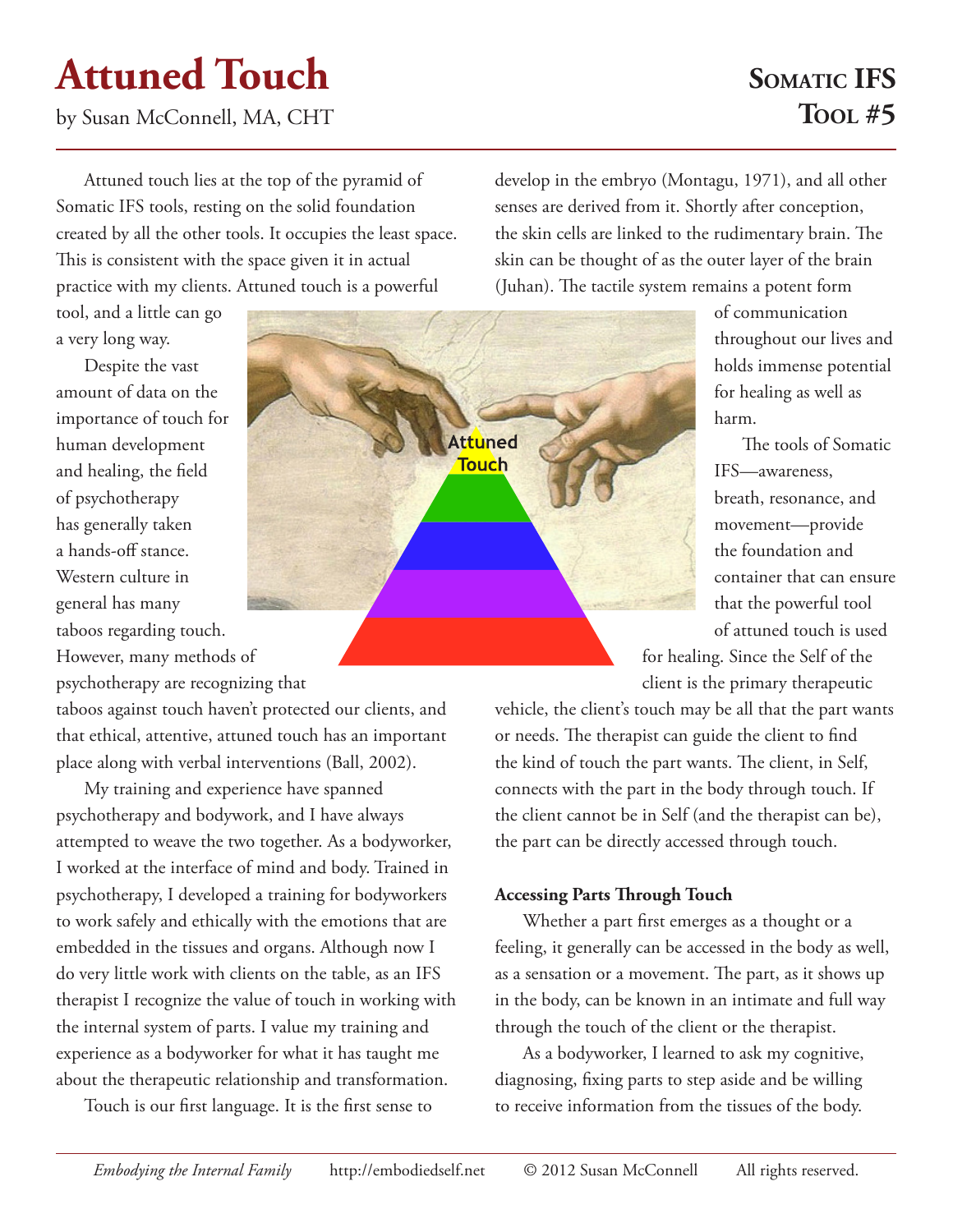I was often amazed at the information that came to me. Movement, stuckness, tightness, resistance, deadness, weakness, and fragility were some of the physical qualities I noticed. Images, emotions, impulses, sensations in my own body and even stories were there as well. My heart resonated and melted as I touched into the layers of the tissue and the painful history recorded there.

Although I don't frequently employ touch in my work with clients, when I am asked by a client to make physical contact with a part in their body, I check with all their parts for permission. Throughout the touching, I use the Somatic IFS tools of awareness and resonance as I tune in to the place in my body that corresponds with the client's.

#### **Communicating Self Presence Through Touch**

If the client is touching the part in their own body, I will direct the client to send the quality of Self energy that they identify when asked, "How do you feel toward the part?" through their hands and to the part. I may ask the client to touch into the warmth of their heart and allow that to flow through their arms and hands to the part in their body.

Touch can be used effectively in Direct Access if the client is not able to be in Self. If it is the therapist who is touching the client's body, it is important that the touch be contracted for carefully. In the course of therapy, the therapist may ask the client if the part wants touch—their own and/or the therapist's. The therapist will ask the client if there are any parts that have any concerns about the therapist making physical contact. Especially if there have been touch violations in the client's history, it is crucial to only touch with permission from all the parts. The therapist cannot rely on verbal reporting for permission but must also rely on nonverbal signals from parts. With clients with extreme touch neglect, there will likely be parts polarized with the parts that long for touch. Clients

who have experienced abusive touch may have parts that fear touch of any kind. Especially in the case of clients with a history of sexual abuse, it is important to let all the parts know that under no circumstances will the touch become sexual touch, and to find out how the parts respond to that statement.

#### **Witnessing the Part Through Touch**

With touch, the part knows we are literally "in touch" with it. This can facilitate the part's willingness to share its story. Parts' stories of wounding are encoded in the form of sensations and blocked or frozen movement impulses. They may not yet have words, but they still need to be heard. The parts may have experienced physical neglect or violations of touch. The touch from Self can be reparative. It may be the missing experience that parts have longed for for decades.

I am grateful for my training in craniosacral therapy, which was a strong foundation for my current work with Somatic IFS. I was taught to first ground and center before making physical contact with my client. Then as I tune into the rhythms and the pace and direction of the bones and underlying membranes, I simply follow the movement that is already happening. I form a "being with" relationship to what is happening as I physically support it, and even exaggerate the movement. The less-than-optimal patterns of movement in the body are witnessed, accepted, and supported rather than corrected. The movement pattern ceases as the system comes to a place of rest, called a "still point." Then, out of this void, a fuller, stronger, healthier, more effective pattern emerges. The act of being present with and following the dysfunctional pattern in the body seems to be the support the body needs to be able to reinstate its inherent healthy, normal functioning. Practicing craniosacral therapy for years has taught me that a "being with" rather than a "doing to" attitude has a transformative effect on the symptoms.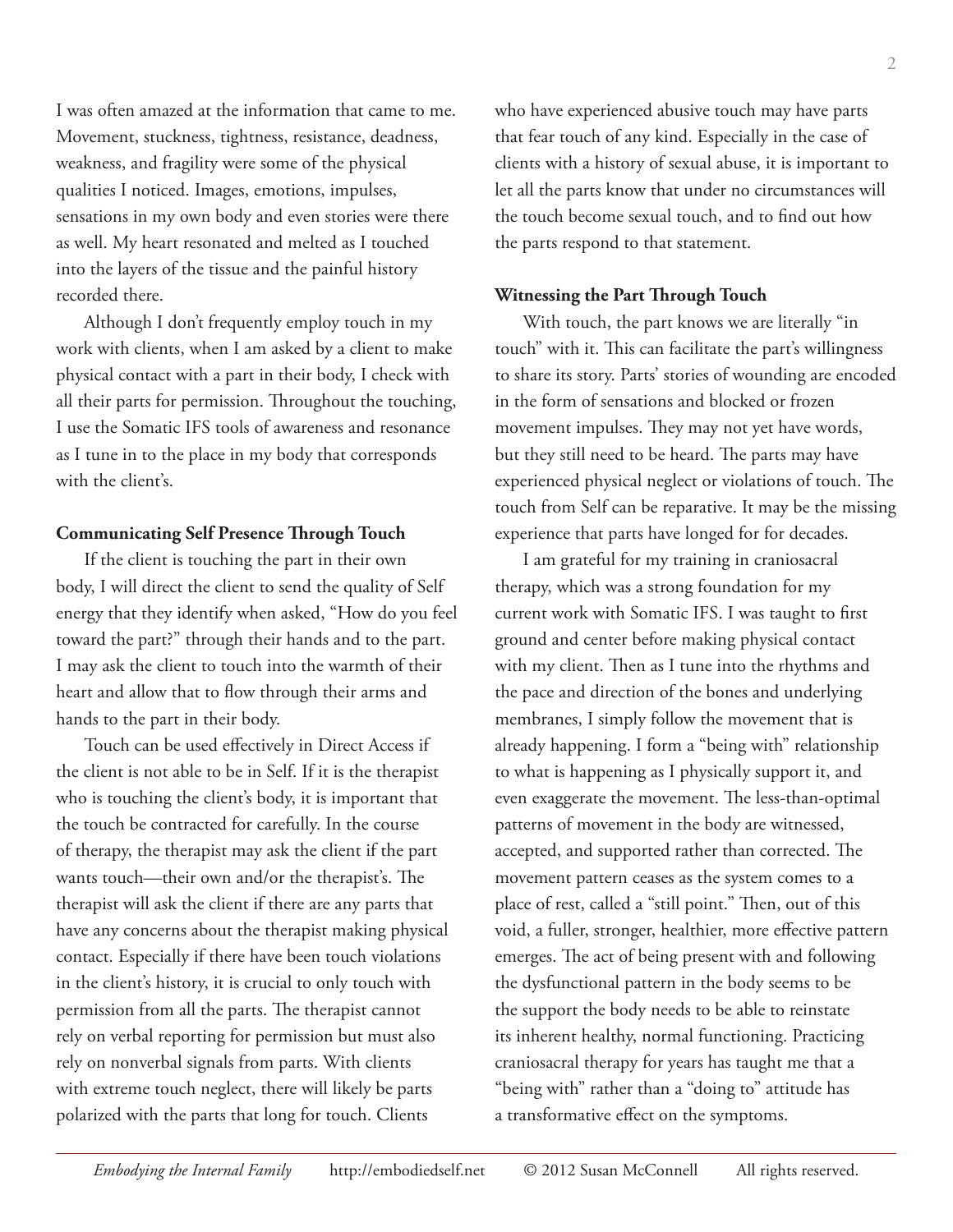When I have been in physical contact with an IFS client, I often tune into the craniosacral rhythms. I have noticed that this "still point" in the rhythm occurs when there is a transformation in the internal system when the part is in relationship for the first time with the Self of the client, or when the part is being unburdened. The information I receive through touch validates the connection between mind and body.

I utilize the tool of Somatic Resonance when I touch. I tune into the corresponding places in my body when I touch my clients. I notice my muscle, my bone, my organ, my fluid system, or my digestive system. Most of the information I receive from the tissue and from my own body I store on a shelf. I stay accepting and curious about what is happening for the part that requested the touch, as well as the parts that gave permission. The part's somatic story emerges through movement, sound, and continued sensation as well as images, feelings, and thoughts. I continue my Attuned Touch as the part is accessed, witnessed, and possibly unburdened, all the while being aware of parts that may want the touch to change or to cease.

#### **The Therapeutic Relationship and Attuned Touch**

Touch is a powerful vehicle for healing trauma and attachment wounds. Touch has the power to form a strong therapeutic bond with a part. Attuned touch communicates Self presence, triggering the release of oxytocin, the "bonding hormone." It can greatly facilitate the part's trust in the Selves of the client and the therapist.

Touch, when it comes from burdened parts instead of from the Embodied Self, also has enormous potential for harm. In our profession, there are numerous cases in which minor physical boundary violations have led to sexual misconduct on the part of the therapist. Therapists' unburdened, blended parts may cause the therapist to engage in exploitative behaviors. Most professional organizations have ethical guidelines to

protect clients from touch violations. For example, the ethical code of the United States Association of Body Psychotherapies begins with the following:

*The use of touch has a legitimate and valuable role as a body-oriented mode of intervention when used skillfully and with clear boundaries, sensitive application and good clinical judgment. Because use of touch may make clients especially vulnerable, body-oriented therapists pay particular attention to the potential for dependent, infantile or erotic transference and seek healthy containment rather than therapeutically inappropriate accentuation of these states. Genital or other sexual touching by a therapist or client is always inappropriate, never appropriate.*

Touching from the Embodied Self, with the permission of all the client's parts, grounded in the other tools of Somatic IFS, can be a valuable and ethical therapeutic intervention.

More subtle hurts can occur when the touch is from parts. The therapist will be vigilant for parts that diagnose, judge, or attempt to correct or change, that try to get their own touch needs met, or that need to express protective, parental, or romantic feelings. The therapist may also have parts that fear the client's parts' attachment to them. All of these parts' burdens can easily be communicated through touch. The therapist will notice those parts and will not engage with touch with that client until the parts are able to step aside and allow the Embodied Self of the therapist to make physical contact.

The topic of touch in psychotherapy deserves more attention. Perhaps it could be considered unethical to withhold touch when it can facilitate the healing process. Our cultural norms as well as our personal histories strongly influence our touching and our not touching. It can get confusing to know when it is Self energy that is agreeing to the touch and is doing the